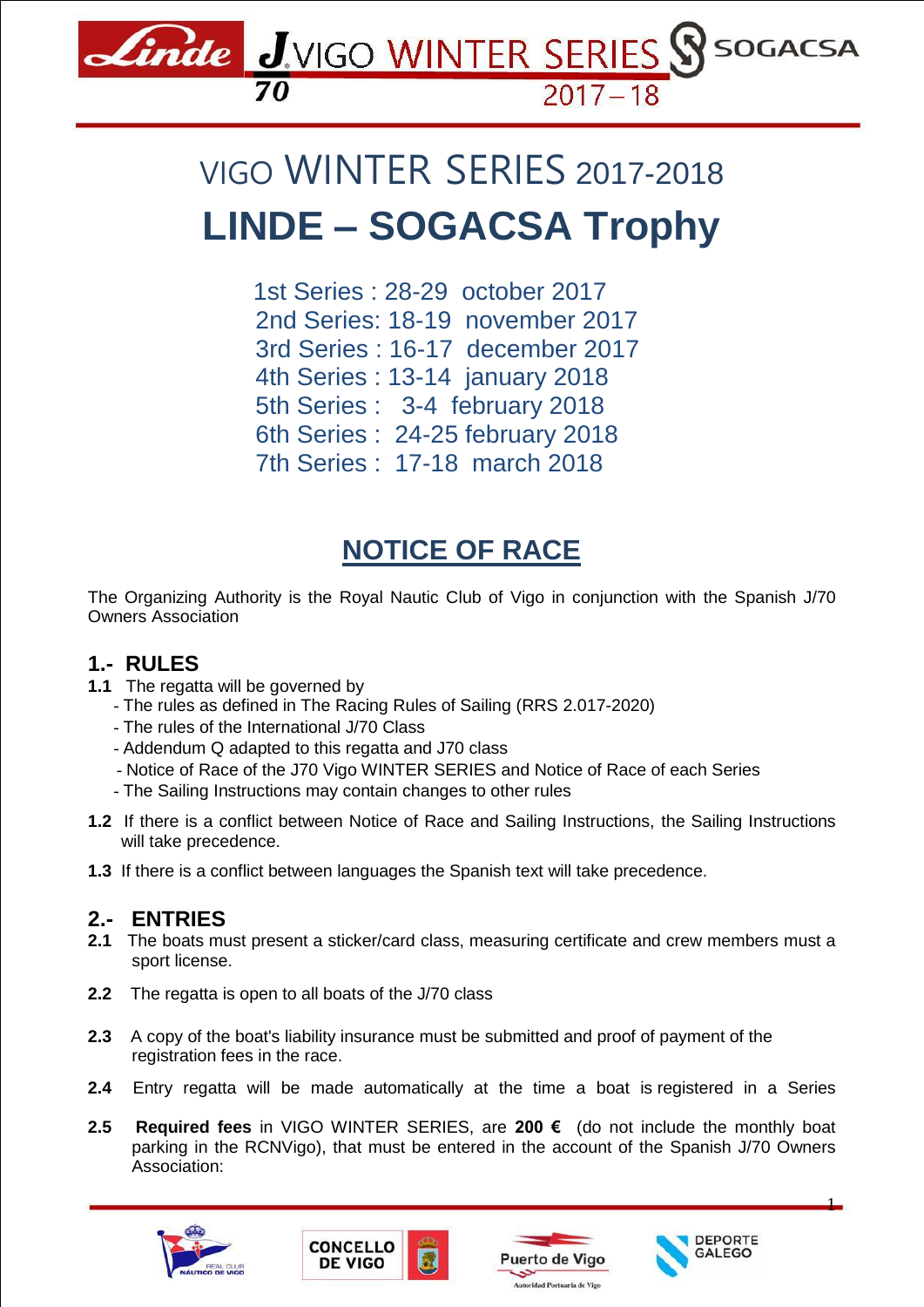Linde J.VIGO WINTER SERIES SS SOGACSA

#### Banco Pastor , IBAN : **ES76 0238 8103 1106 0088 9356**

before beginning of the first Series in which the boat is going to compete

- **2.6** The number of crew members cannot be changed in each Series. In the event that it is detected by the judges, umpires or officers any boat infringing this rule, it will be automatically penalized with a point in each of the racings in which it has been observed infringing the rule.
- **2.7** Once a boat is registered at a Series, for the following series he should only report if he makes any changes to the crew
- **2.8** Entry form should be sent to [regatas@rcnauticovigo.com](mailto:regatas@rcnauticovigo.com) e [info@desmarque.es](mailto:info@desmarque.es)

At least 24 hours before the beginning of the first racing of the Series, using the official entry form.

**2.9** For any enquiry or extension of information send e-mail to [info@j70spain.com](mailto:info@j70spain.com)

#### **3.- EVENT FORMAT. SCORING**

**3.1** All boats will sail as one fleet.

- **3.2** The low-point scoring system RRS, will apply, and:
- **3.2.1** In each Series, when 6 or more races have been completed, a boat´s series score will be the total of her race scores, excluding her worst score.
- **3.2.2** for general WINTER SERIES, one will be exclude every seven (7) valid race completed
- **3.3** A maximum of 4 races on any day may be sailed, except if the race Committee deems it appropriate to do more races.

#### **4.- INSPECTION AND MEASUREMENT – RADIO COMMUNICATION**

- **4.1** Only one set of Sails may be used at each regatta and must be controled for to the race Committee to signed.
- **4.2** An additional SPI, sealed, can be carried at boat..
- **4.3.** All boats may be weighed before going down to the water.
- **4.4.** At the end of each racing, the race committee will be able to check the first three classified in the sea, and when arriving at the shore, to which they are indicated by draw.

Radio Communication Channel **72** VHF.

# **5.- THE COURSES**









2